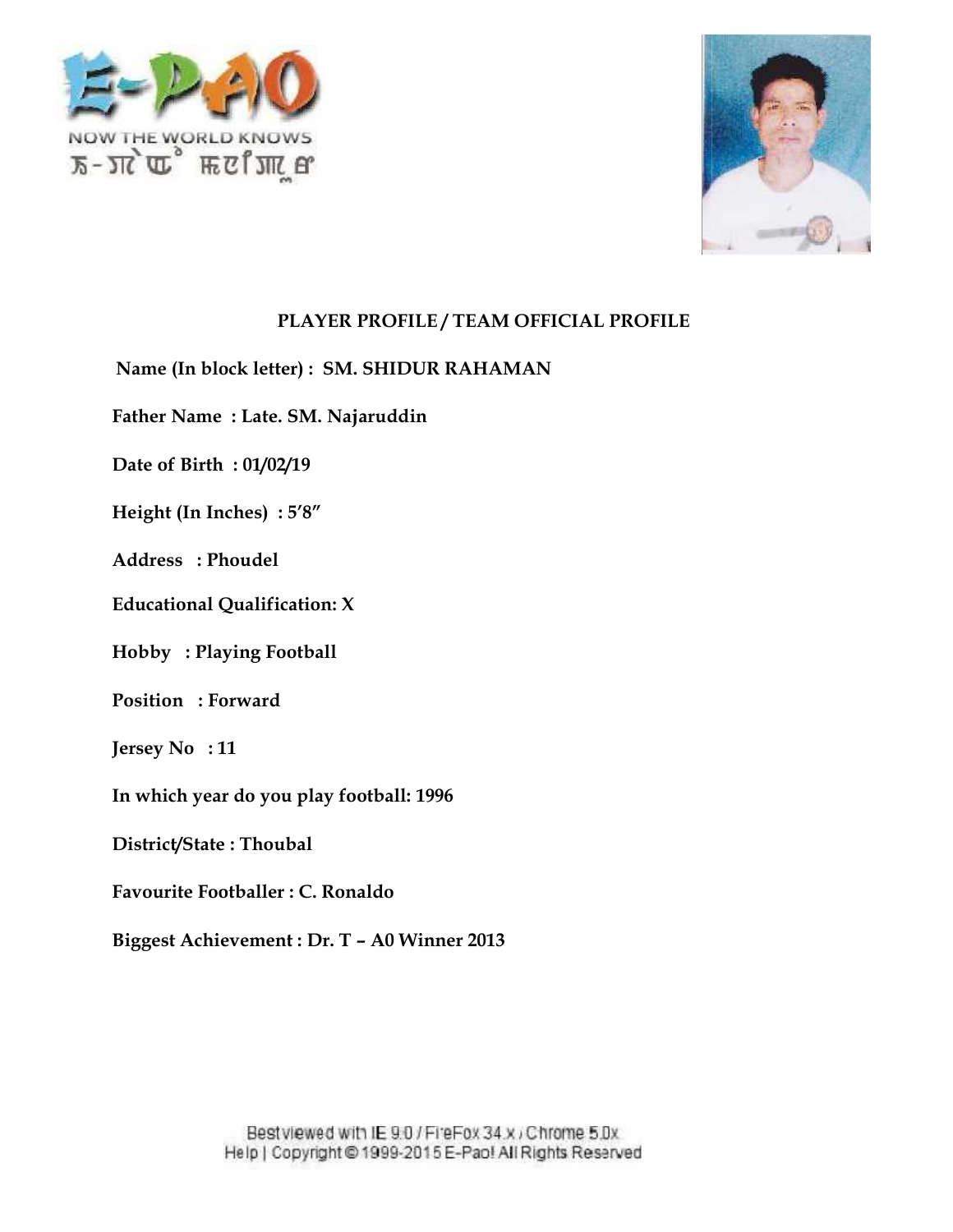



**Name (In block letter) : SALAM DINAKUMAR SINGH**

**Father Name : Late. S. Ibobi Singh**

**Date of Birth : 03/07/1989**

**Height (In Inches) : 5'7"**

**Address : Wangjing Hodamba Mamang** In block letter) : SALAM DINAKUMA<br>Vame : Late. S. Ibobi Singh<br>Birth : 03/07/1989<br>(In Inches) : 5′7″<br>s : Wangjing Hodamba Mamang<br>onal Qualification: X Passed

**Educational Qualification: X Passed**

**Hobby : Playing Football**

**Position : Goal Keeper :**

**Jersey No : 1**

**In which year do you play football: 2004**

**District/State : Thoubal**

**Favourite Footballer : Messi**

**Biggest Achievement : Dr. T – A0 Winner 2013 2013**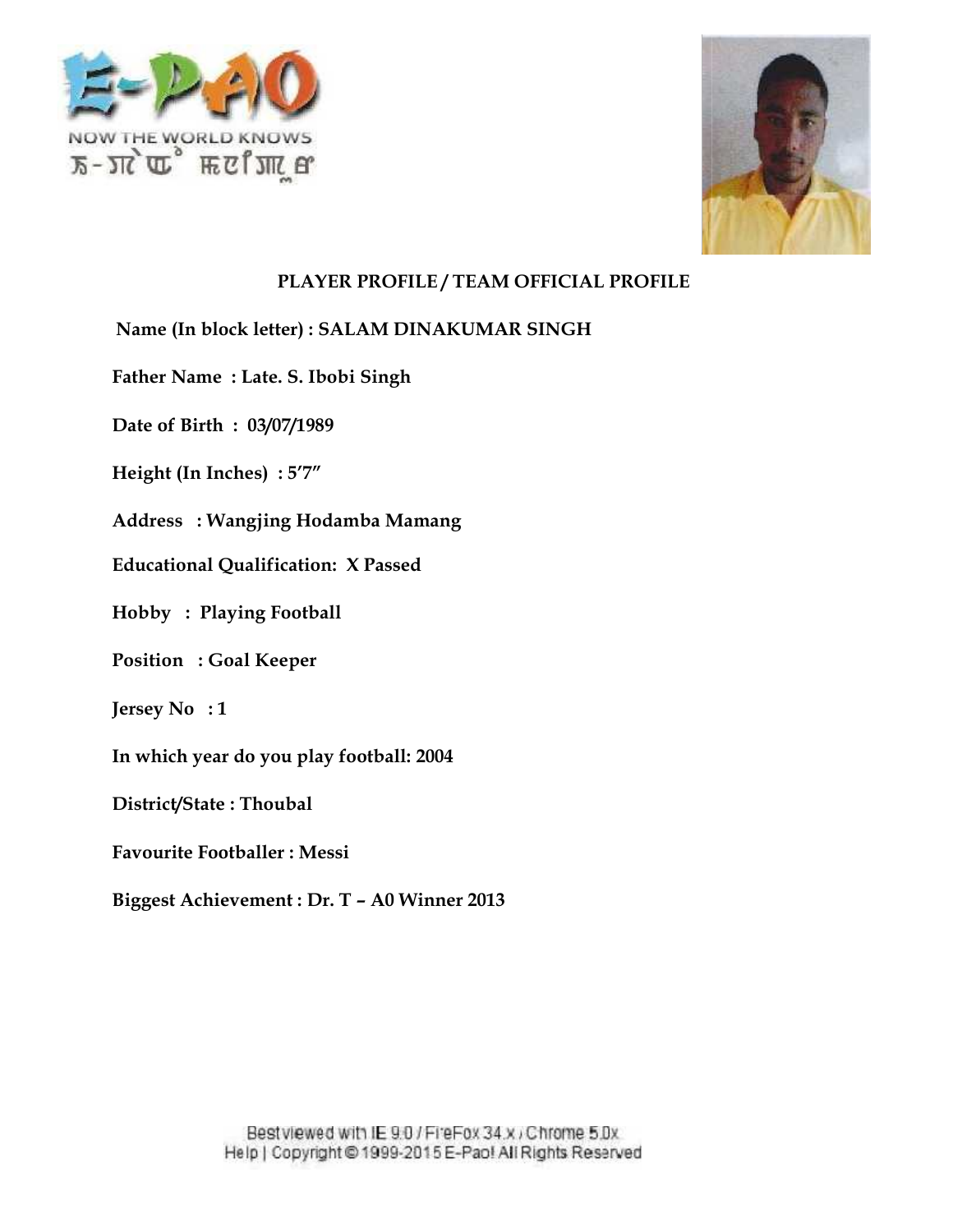



**Name (In block letter): KH. ROJIT SINGH**

**Father Name: Late. Kh. Tomba Singh** <sup>k</sup> letter): KH. ROJ<br>Late. Kh. Tomba S<br>22/02/1988

**Date of Birth: 22/02/1988**

**Height (In Inches): 5'11" (In Inches):5'11"**

Address : Sekmai Khojengleima<br>Educational Qualification: XII **Educational Qualification: XII**

**Hobby : Playing Football**

**Position : Defender**

**Jersey No : 5**

**In which year do you play football: 2002 Playing Football<br>: Defender<br>: 5<br>year do you play f<br>tate: Imphal West** 

**District/State: Imphal West**

**Favourite Footballer: Kaka**

**Biggest Achievement: Federation Cup 2009 Runner-up (Shillong Lajong) Lajong)**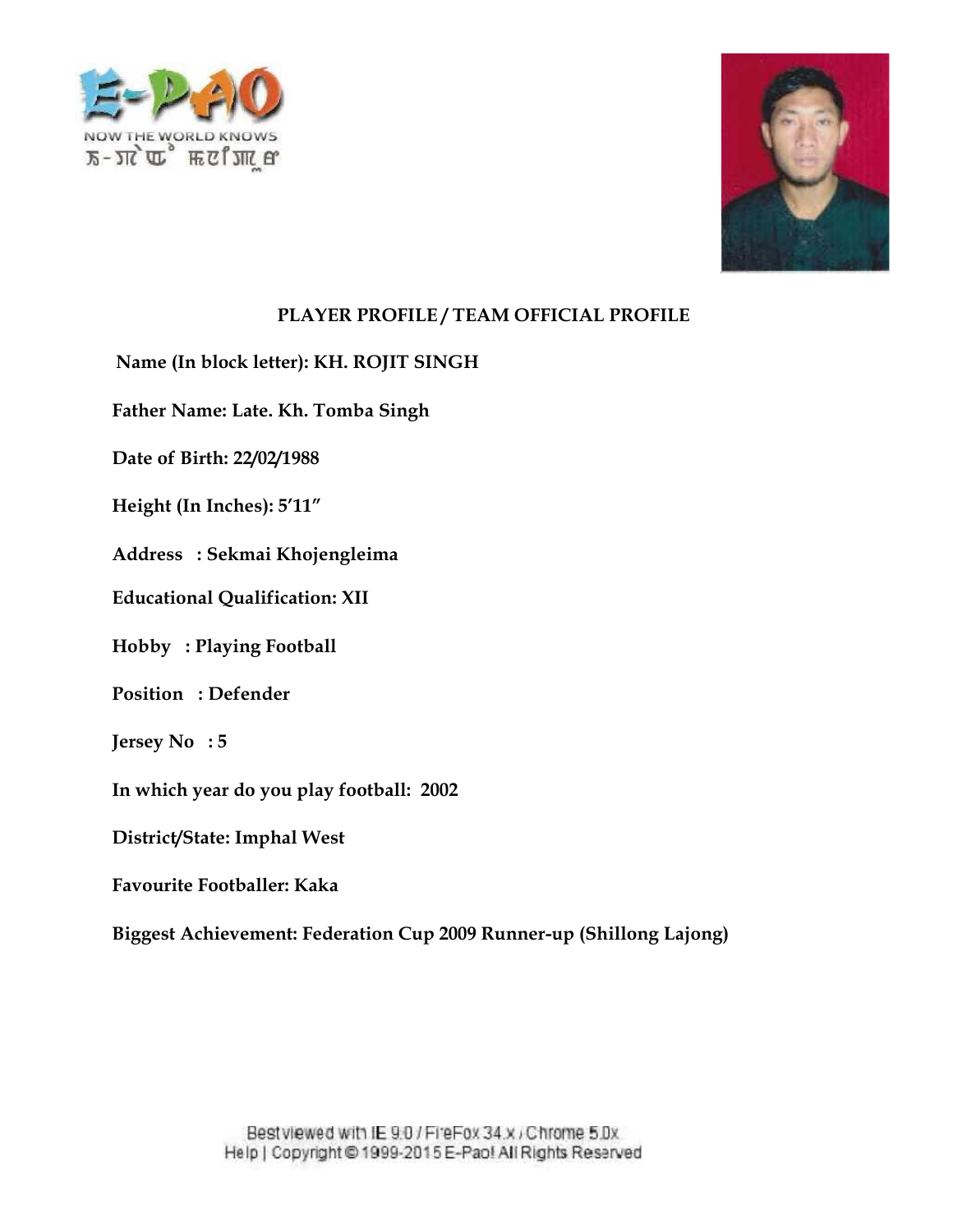



**Name (In block letter) : L. DEVIT MEIEI**

**Father Name : L. Tollapishak Meitei** In block letter) : L. DE<br>Vame : L. Tollapishak<br>Birth : 15/05/1990<br>(In Inches) : '5'5"<br>s : Wangoi Longjam L<br>onal Qualification: Gra

**Date of Birth : 15/05/1990**

**Height (In Inches) : '5'5"**

**Address : Wangoi Longjam Leikai**

**Educational Qualification: Graduate**

**Hobby : Listening Music**

**Position : Defender**

**Jersey No : 19**

**In which year do you play football: 2003**

**District/State : Imphal West**

**Favourite Footballer : Phillip Lahm**

**Biggest Achievement : Team member – T AAO – 2014 (Champion** Listening Music<br>: Defender<br>: 19<br>year do you play football: 2003<br>tate : Imphal West<br>Footballer : Phillip Lahm<br>chievement : Team member – T AAO – 2014 (Champion ) : L. DEVIT MEIEI<br>apishak Meitei<br>990<br><sup>775″</sup><br>mgjam Leikai<br>tion: Graduate<br>usic<br>play football: 2003<br>I West<br>Phillip Lahm<br>Team member – T AAO – 2014 (Champi<br>Team member – T AAO – 2014 (Champi<br>Team member – T AAO – 2014 (Champi

**Team member Santosh Trophy - 2014**

**AFC Course (only for team course):**

Best viewed with IE 9.0 / FireFox 34.x / Chrome 5.0x Help | Copyright @ 1999-2015 E-Pao! All Rights Reserved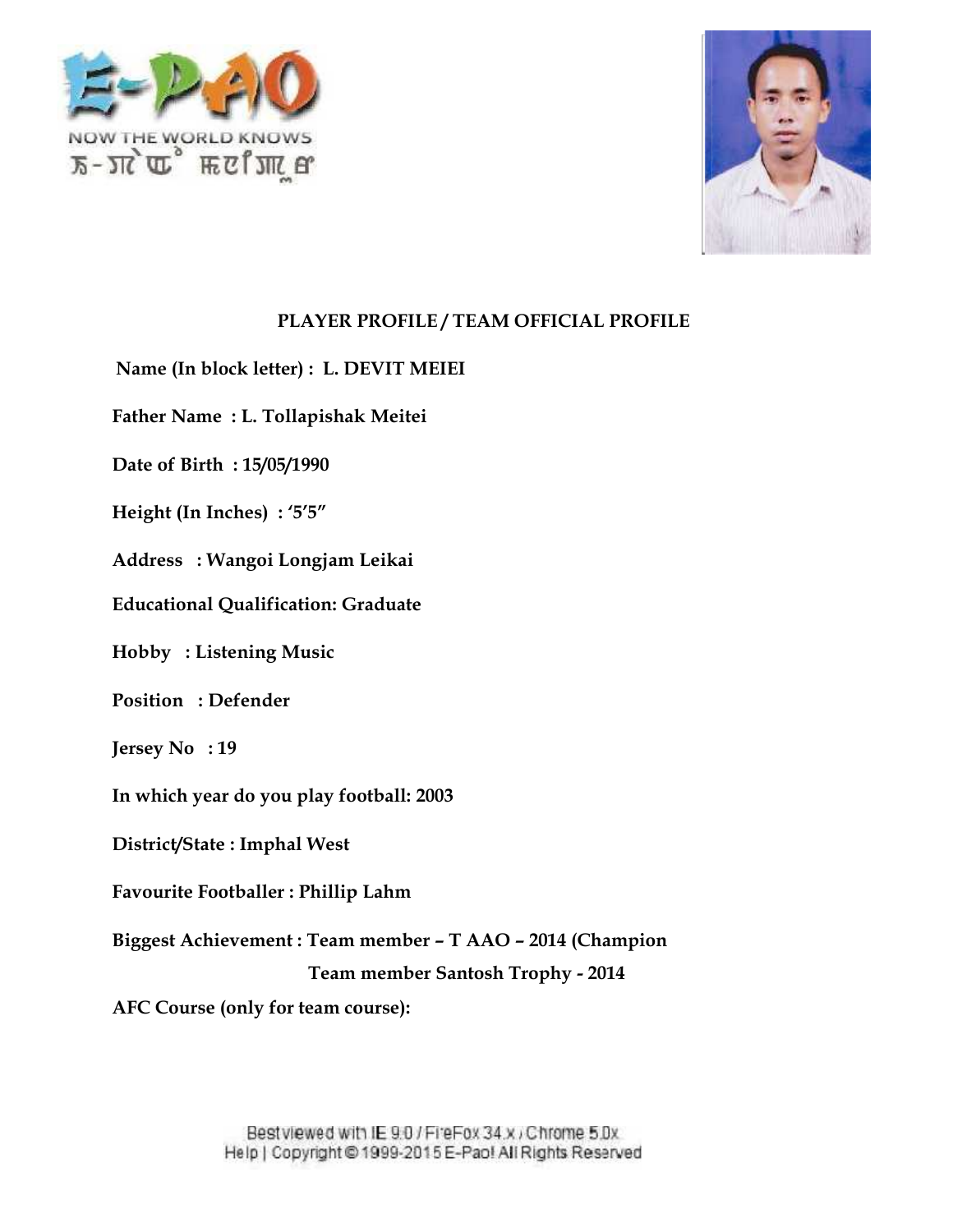



**Name (In block letter) : P. CHRISTOPHER KAMEI** In block letter) : P. CHRISTOPHER KAMEI<br>Vame : K. Robinson<br>Birth : 26/06/1994<br>(In Inches) : '5'5"<br>s : Neikanlong Thangmeiband<br>onal Qualification: XII Appeared

**Father Name : K. Robinson**

**Date of Birth : 26/06/1994**

**Height (In Inches) : '5'5"**

**Address : Neikanlong Thangmeiband**

**Educational Qualification: XII Appeared**

**Hobby : Playing Football<br>Position : Mid-Fielder Position : Mid-Fielder**

**Jersey No : 17**

**In which year do you play football: 2008**

**District/State : Imphal West**

**Favourite Footballer : C. Ronaldo**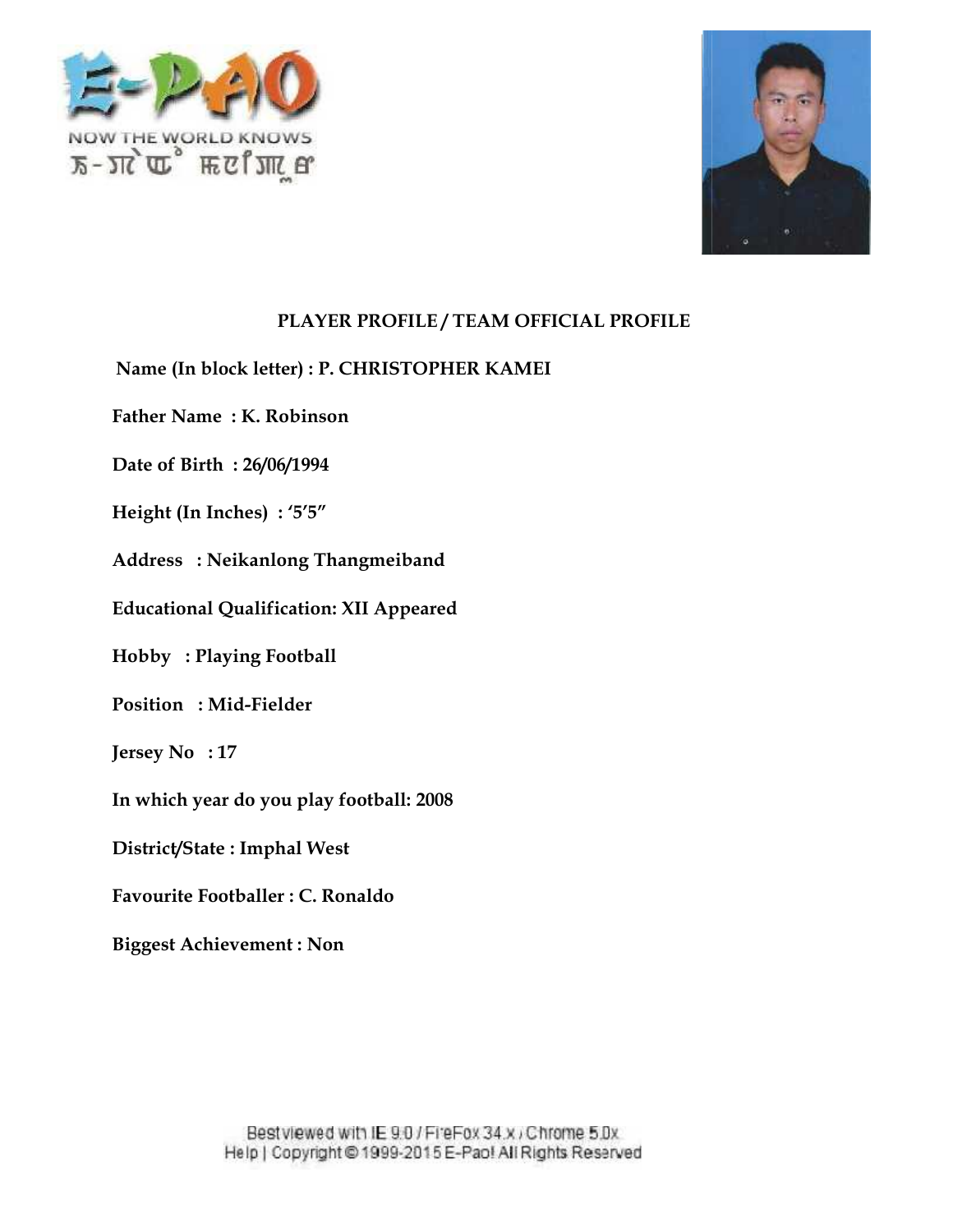



**Name (In block letter) : ASEM ARUNKUMAR SINGH** In block letter) : ASEM ARUNKUMAR SINGH<br>Vame : Late. A. Chaoba Singh<br>Birth : 01/03/1988<br>(In Inches) : '5'7″<br>s : Thoubal Khekman<br>onal Qualification: XII **Player 1: ASEM ARUNKUMAR**<br>
me : Late. A. Chaoba Singh<br>
irth : 01/03/1988<br>
1 Inches) : '5'7"<br>
: Thoubal Khekman<br>
al Qualification: XII<br>
Playing Football<br>
: Defender

**Father Name : Late. A. Chaoba Singh**

**Date of Birth : 01/03/1988**

**Height (In Inches) : '5'7"**

**Address : Thoubal Khekman**

**Educational Qualification: XII**

**Hobby : Playing Football**

**Position : Defender**

**Jersey No : 4**

**In which year do you play football: 1999**

**District/State : Thoubal**

**Favourite Footballer :**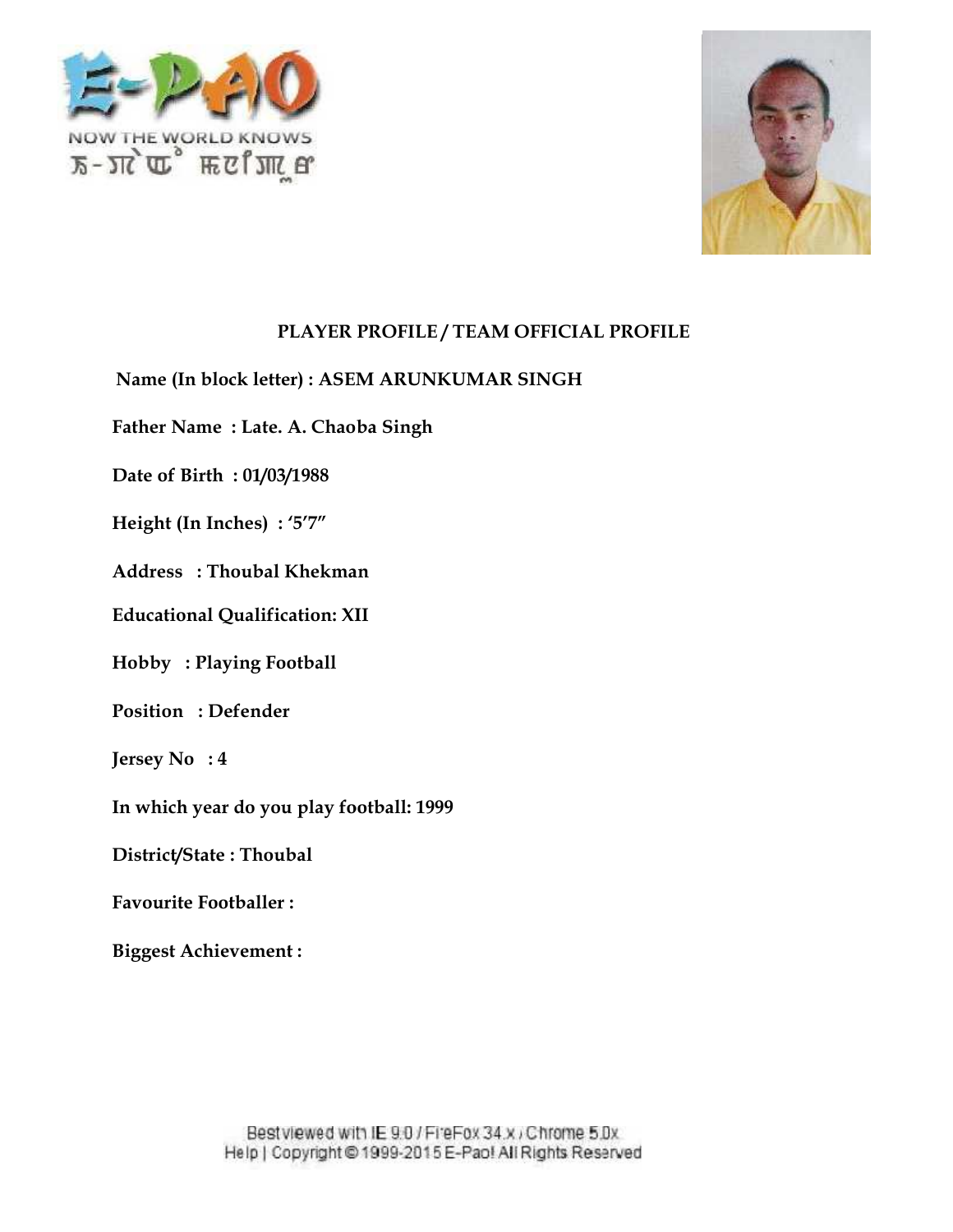



#### **Name (In block letter) : TH. ROSHAN MEITEI**

**Father Name : Th. Goneswor Meitei** In block letter) : TH. ROSHAN<br>Vame : Th. Goneswor Meitei<br>Birth : 21/03/1989<br>(In Inches) : 5.6"<br>s : Khongman Zone 4<br>onal Qualification: Graduate **block letter) : TH.<br>me : Th. Goneswo<br>rth : 21/03/1989<br>l Inches) : 5.6"<br><b>Example 7.55**<br>al Qualification: G<br>Playing Sports<br>: Mid Fielder

**Date of Birth : 21/03/1989**

**Height (In Inches) : 5.6"**

**Address : Khongman Zone 4**

**Educational Qualification: Graduate**

**Hobby : Playing Sports Sports**

**Position : Mid Fielder**

**Jersey No : 15**

**In which year do you play football: 2005**

**District/State : Imphal East**

**Favourite Footballer : Xavi (Spain)**

**Biggest Achievement : Dr. T – A0 Winner 2014/15**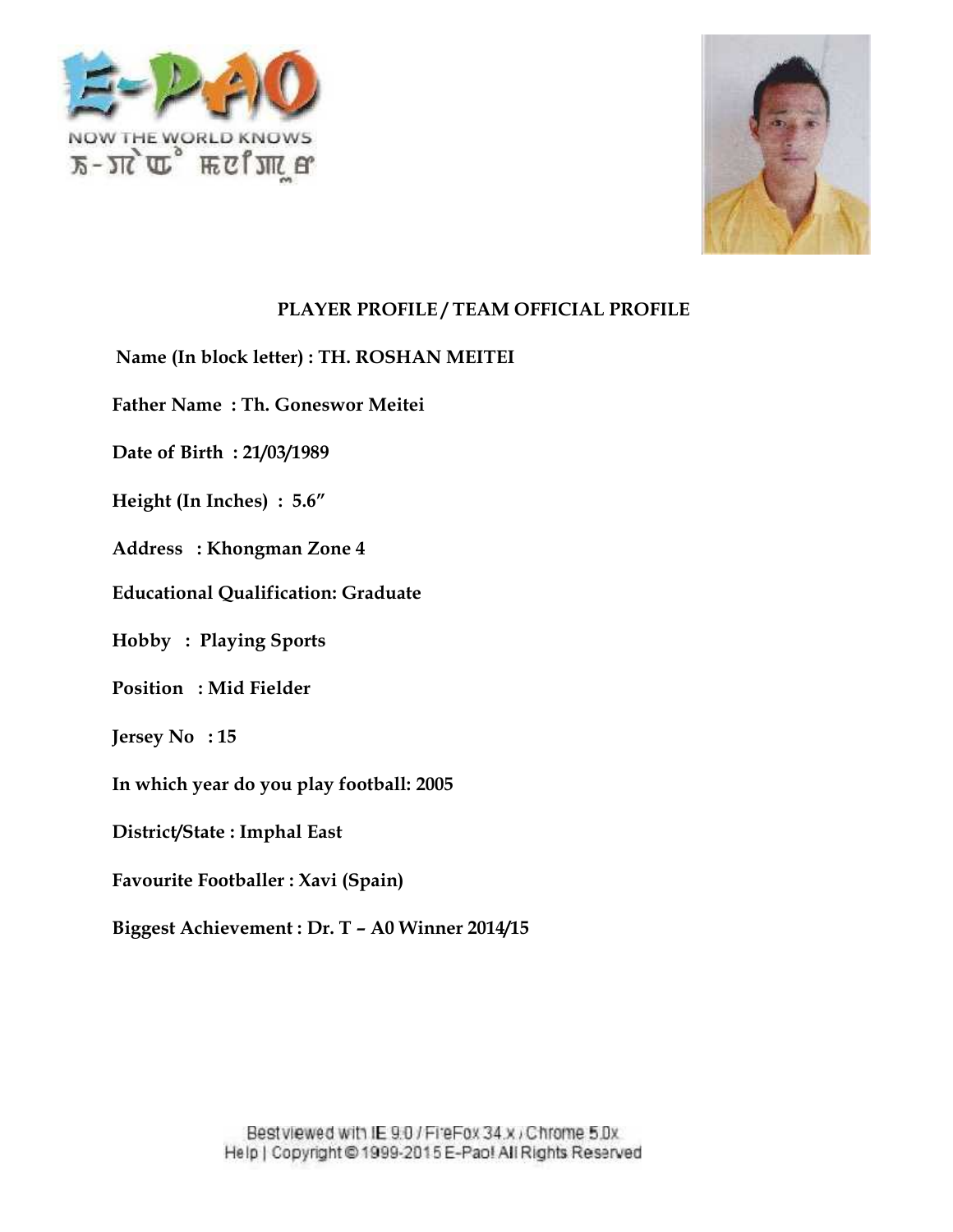



 $\boldsymbol{\mathrm{Name}}$  (In block letter) :  $\boldsymbol{\mathrm{H.~DAYANANDA~SINGH}}$ In block letter) : H. DAYANANDA<br>Vame : H. Manihar Singh<br>Birth : 04/03/1995<br>(In Inches) : 5.6"<br>s : Phadinga<br>onal Qualification: XII Passed

**Father Name : H. Manihar Singh**

**Date of Birth : 04/03/1995**

**Height (In Inches) : 5.6"**

**Address : Phadinga**

**Educational Qualification: XII Passed**

 $\textbf{Hobby}: \textbf{Watching}~\textbf{Movie} \ \textbf{Position}: \textbf{Mid Field}$ 

**Position : Mid Field**

**Jersey No : 18**

**In which year do you play football: 2005**

**District/State : Imphal West**

**Favourite Footballer : C. Ronaldo**

**Biggest Achievement : U-19 Manipur Team Member**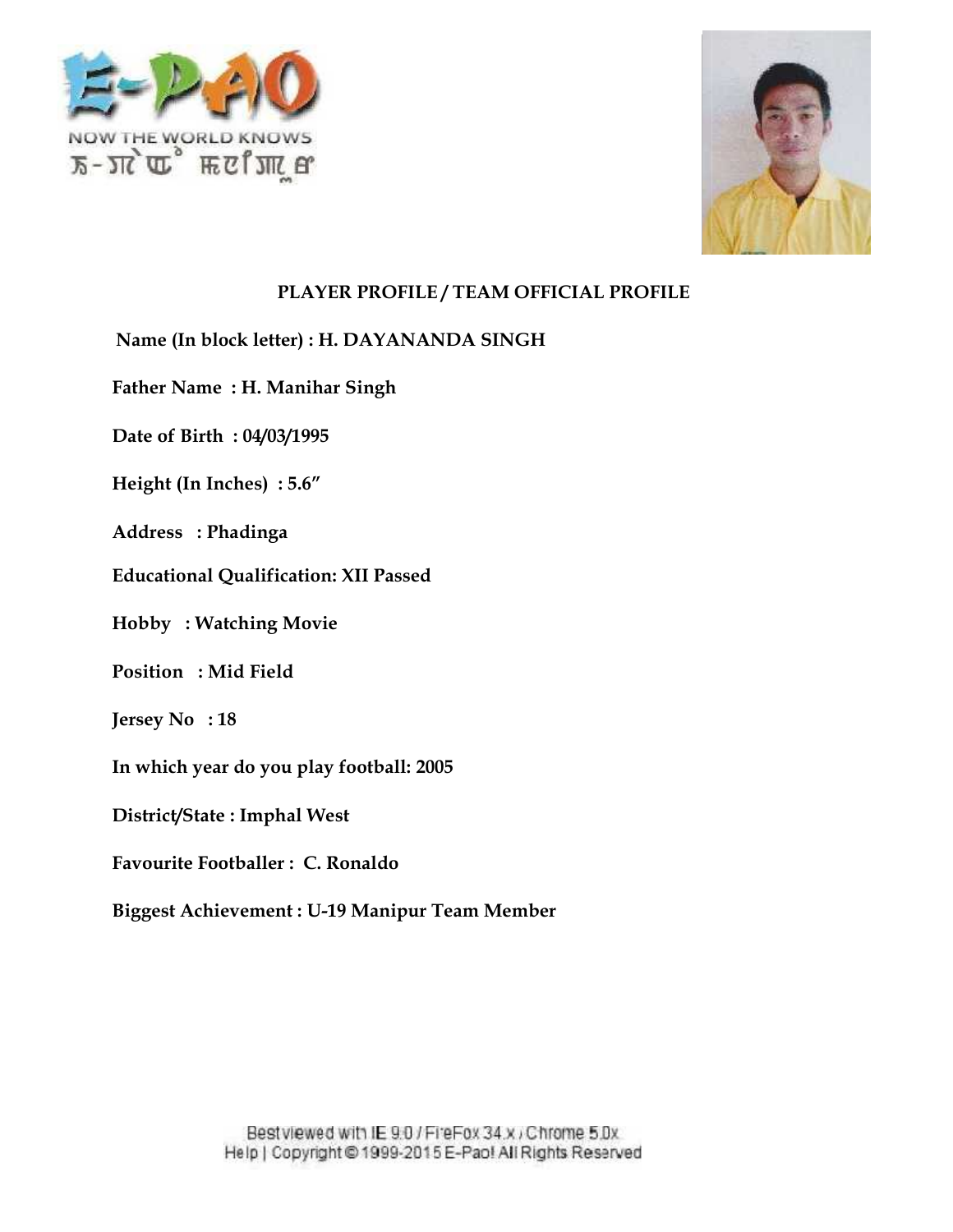



**Name (In block letter) : A. RONALD SINGH A.** 

**Father Name : A. Manglem Singh**

**Date of Birth : 20/07/1993**

**Height (In Inches) : 5.7"**

**Address : Central Jain Quarter**

**Educational Qualification: XII Passed** Vame : A. Manglem Singh<br>Birth : 20/07/1993<br>(In Inches) : 5.7″<br>s : Central Jain Quarter<br>onal Qualification: XII Pas

**Hobby : Listening Music**

**Position : Mid Fielder Listening : Fielder**

**Jersey No : 6**

**In which year do you play football: 2007**

**District/State : Imphal West**

**Favourite Footballer : Ozil**

**Biggest Achievement : Played I- League for (MOHAMADON SPORTING)**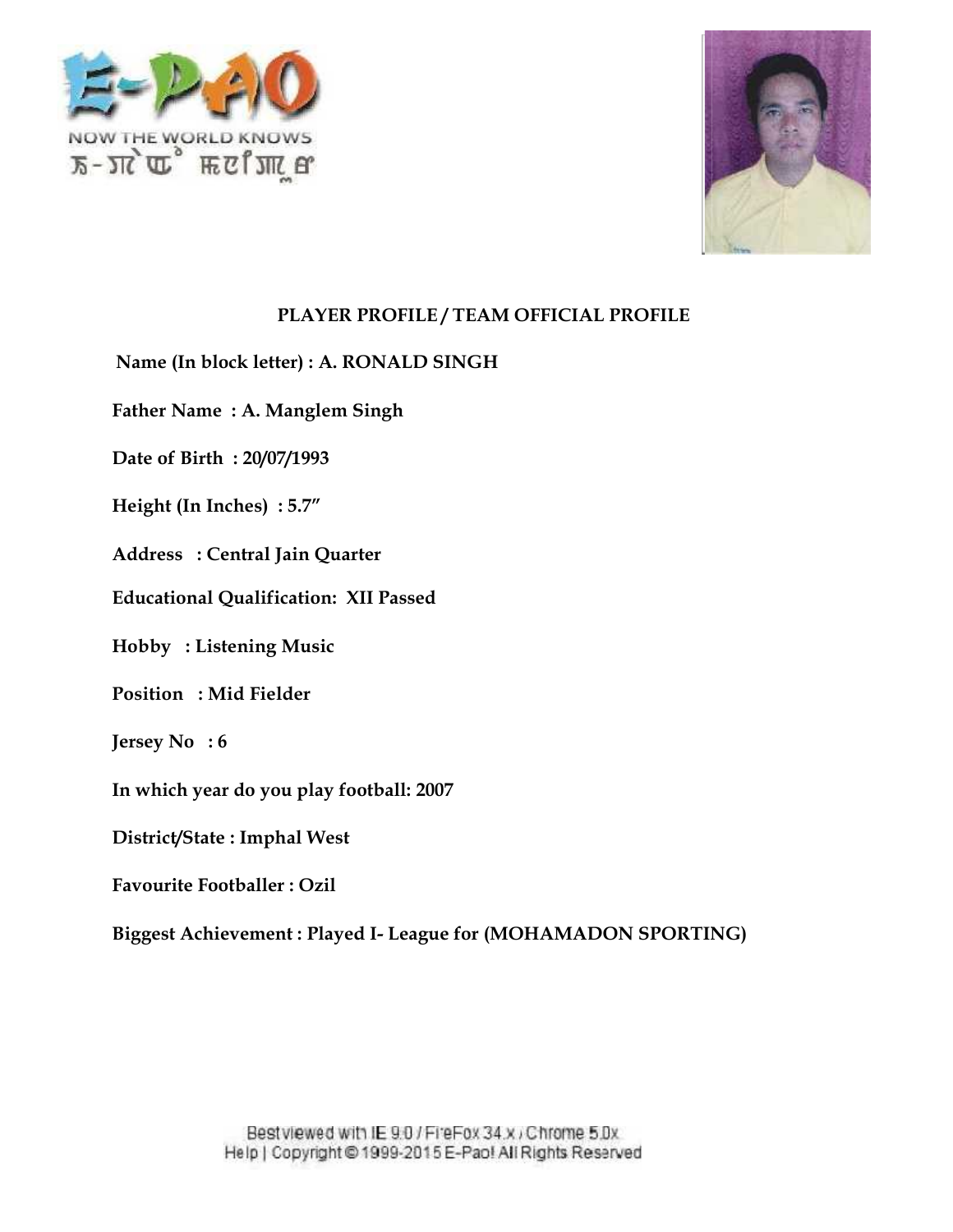



#### **Name (In block letter) : SH. ROJIKANTA SHARMA**

**Father Name : Sh. Sheityabanta Sharma** In block letter) : SH. RO<br>Vame : Sh. Sheityaban<br>Birth : 15/02/1993<br>(In Inches) : 5.7″<br>s : Tentha Khongbal, Tonal Qualification: X

**Date of Birth : 15/02/1993**

**Height (In Inches) : 5.7"**

**Address : Tentha Khongbal, Thoubal**

**Educational Qualification: X**

**Hobby : Playing Football**

Hobby : Playing Football<br>Position : Goal Keeper

**Jersey No : 24**

**In which year do you play football: 2010**

**District/State : Thoubal**

**Favourite Footballer : Cassilas**

**Biggest Achievement : Team Member Surboto International – 2012, Best Goal Keeper International– 2012, Goal Keeper–**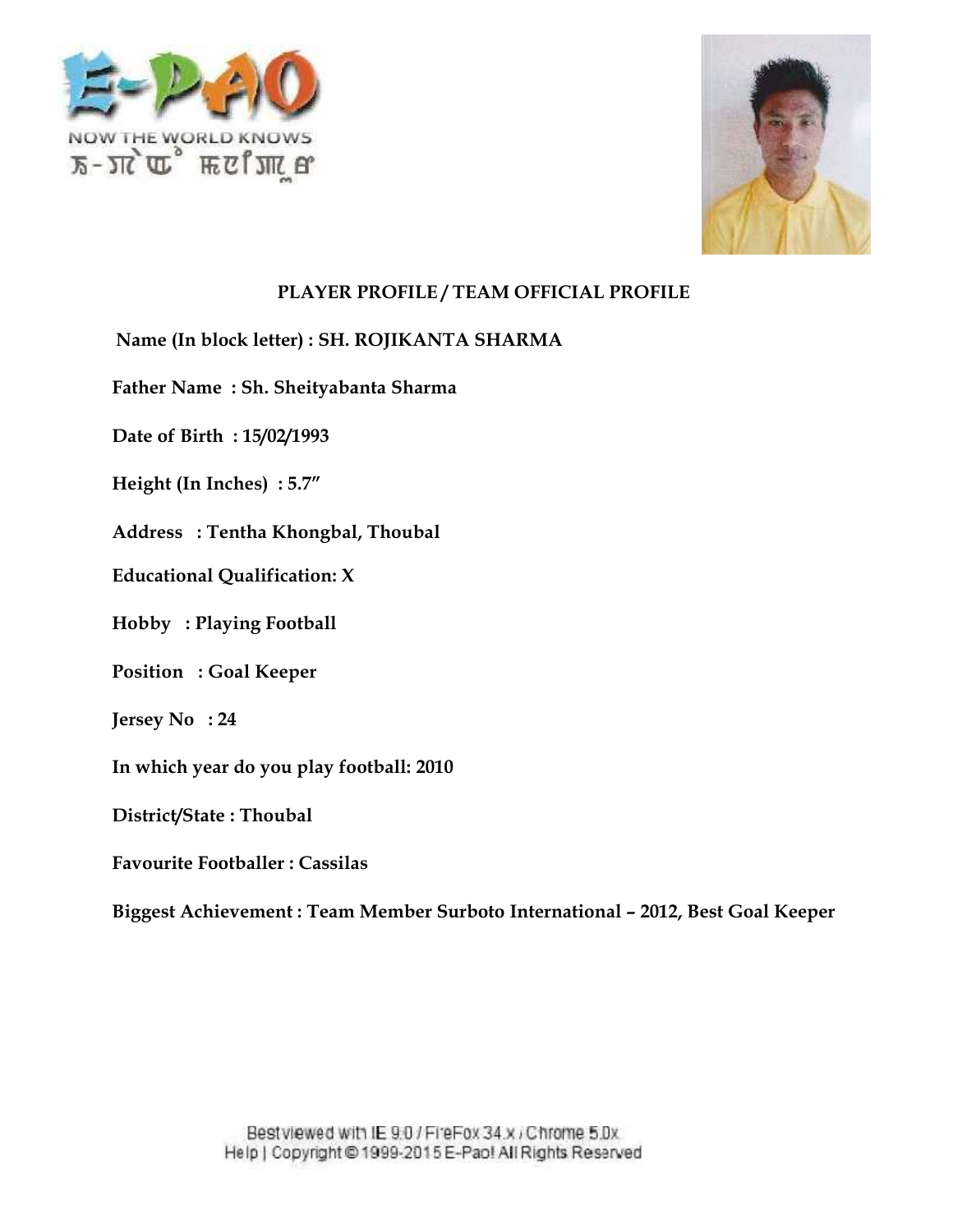



**Name (In block letter) : T. ARJUN SINGH<br>Father Name : T. Birkumar Singh<br>Date of Birth : 05/03/1994<br>Height (In Inches) : 5.4″** 

**Father Name : T. Birkumar Singh block letter) : T. ARJUN<br>me : T. Birkumar Singh<br>irth : 05/03/1994<br>1 Inches) : 5.4"<br>: Ngaikhong Khullen<br>al Qualification: X<br>Playing Football<br>: Midfielder** 

**Date of Birth : 05/03/1994**

**Height (In Inches) : 5.4"**

**Address : Ngaikhong Khullen**

**Educational Qualification: X Qualification:**

**Hobby : Playing Football**

**Position : Midfielder**

**Jersey No : 16**

**In which year do you play football: 2010**

**District/State : Bishnupur**

**Favourite Footballer : Messi**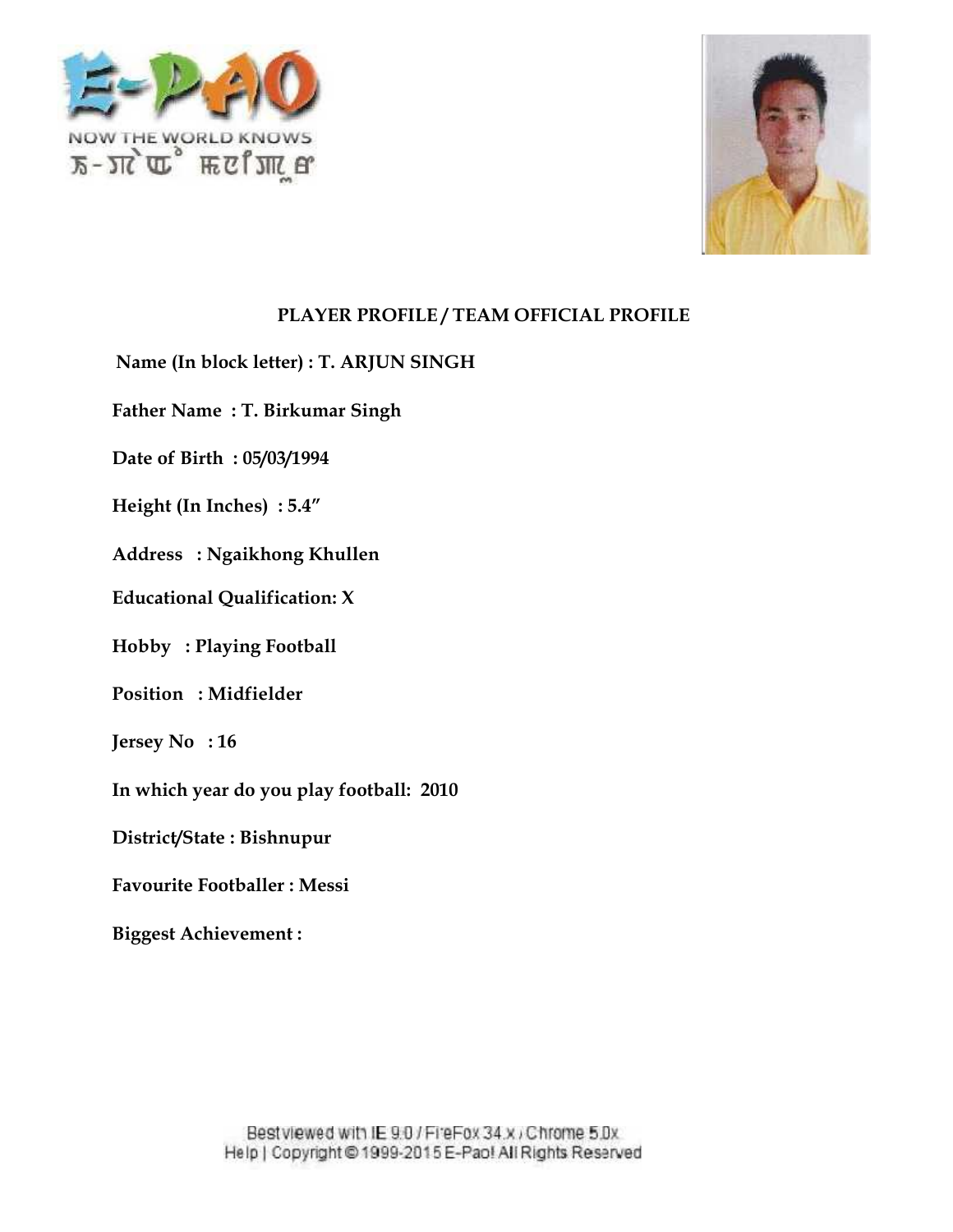



**Name (In block letter) : MD. RIYAS KHAN** In block letter) : MD. RIYAS KHAN<br>Vame : Late. Md. Helaruddin<br>Birth : 01/12/1989<br>(In Inches) : 5.7″

**Father Name : Late. Md. Helaruddin Place Algent State: MD.<br>
me : Late. Md. Hela<br>
irth : 01/12/1989<br>
1 Inches) : 5.7"<br>
: Phoudel<br>
al Qualification: X<br>
Playing Football<br>
: Midfielder** 

**Date of Birth : 01/12/1989**

**Height (In Inches) : 5.7"**

**Address : Phoudel**

**Educational Qualification: X Qualification:**

**Hobby : Playing Football**

**Position : Midfielder**

**Jersey No : 7**

**In which year do you play football: 1998**

**District/State : Thoubal**

**Favourite Footballer : C. Ronaldo**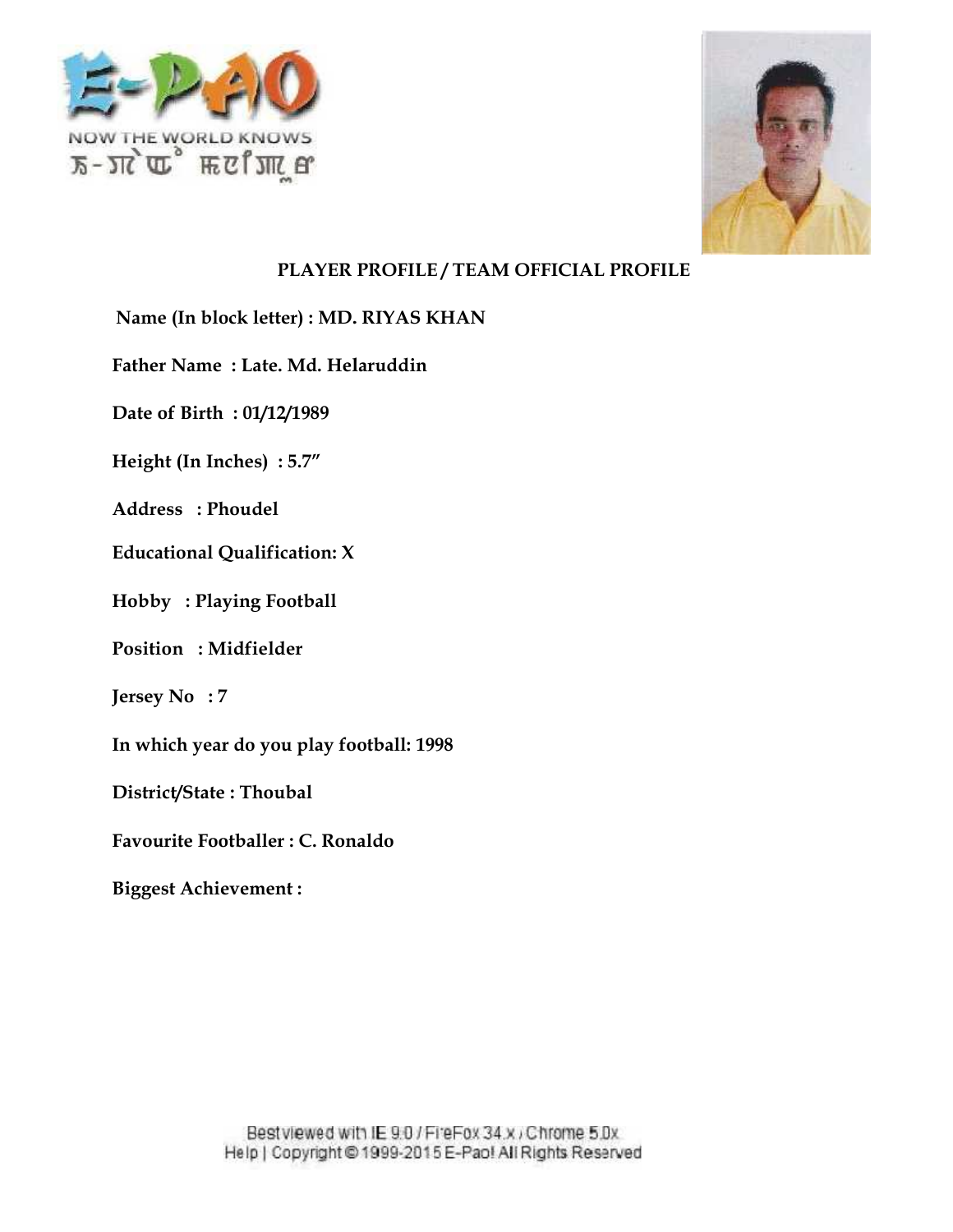



**Name (In block letter) : JOHNY MAIBAM JOHNY MAIBAM**

**Father Name : M. Inaobi Singh**

**Date of Birth : 05/05/1995**

**Height (In Inches) : 5'7"**

**Address : Tentha Khongbal**

**Educational Qualification: XII Passed** Vame : M. Inaobi Singh<br>Birth : 05/05/1995<br>(In Inches) : 5′7″<br>s : Tentha Khongbal<br>onal Qualification: XII F

**Hobby : Playing Football**

**Position : Midfielder**

**Jersey No : 14**

**In which year do you play football: 2006 Playing Football<br>: Midfielder<br>: 14<br>year do you play football: 20<br>tate : Thoubal<br>Footballer : Zenedine Zedan** 

**District/State : Thoubal**

**Favourite Footballer : Zenedine Zedan**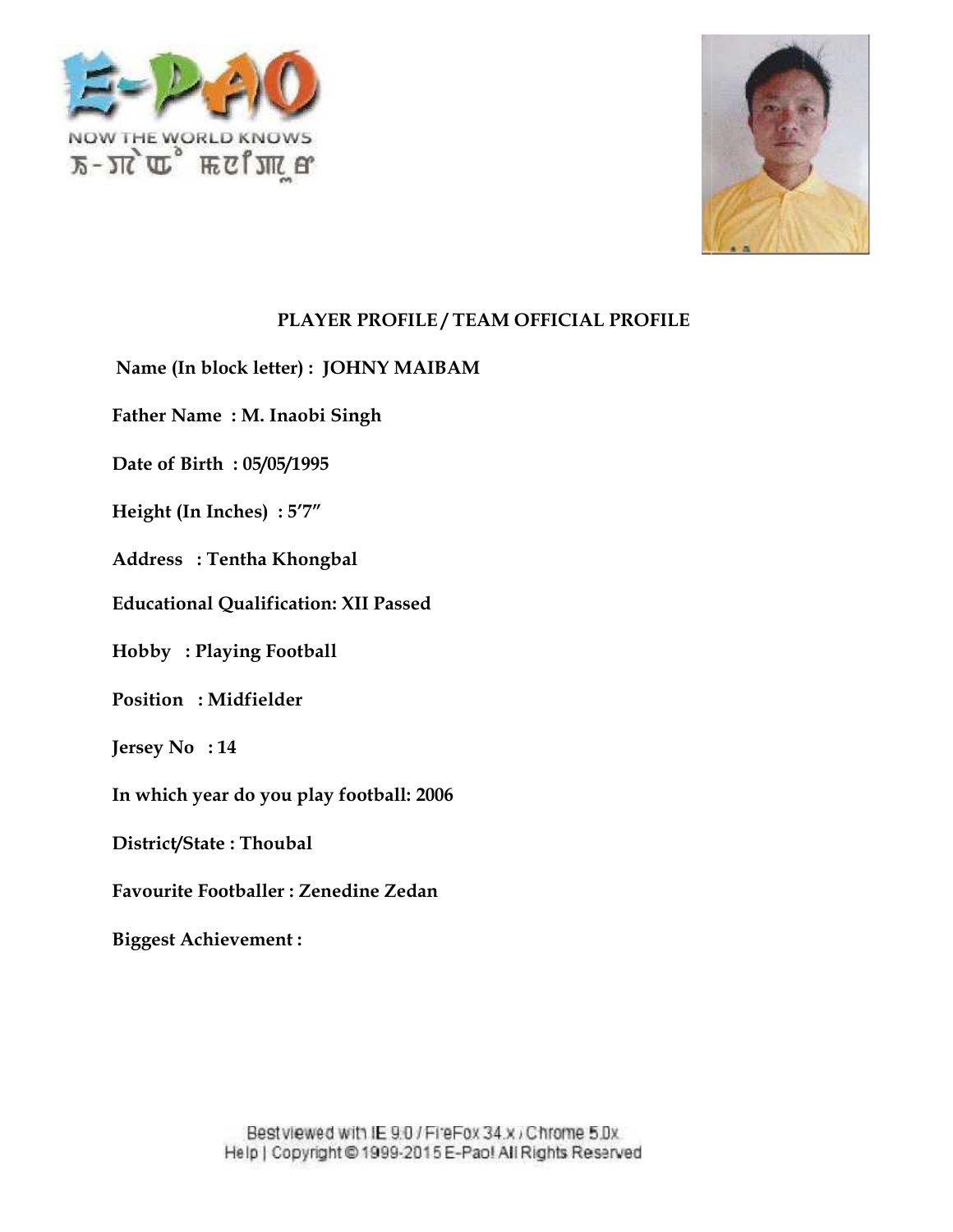



**Name (In block letter) : L. GOGOCHA SINGH<br>Father Name : L. Gourakishor Singh** 

**Father Name : L. Gourakishor Singh**

**Date of Birth : 27/04/1993**

**Height (In Inches) : 5.6" (In Inches)**

**Address : Ngaikhong Khullen**

**Educational Qualification: X passed Qualification:**

**Hobby : Playing Football**

**Position : Forward**

**Jersey No : 10**

**In which year do you play football: 2006 Playing Football<br>: Forward<br>: 10<br>year do you play<br>tate : Bishnupur<br>Footballer : Mess<br>chievement : Dr.** 

**District/State : Bishnupur**

**Favourite Footballer : Messi**

**Biggest Achievement : Dr. T. Ao Winner 2014-15**

**AFC Course (only for team course): team course):**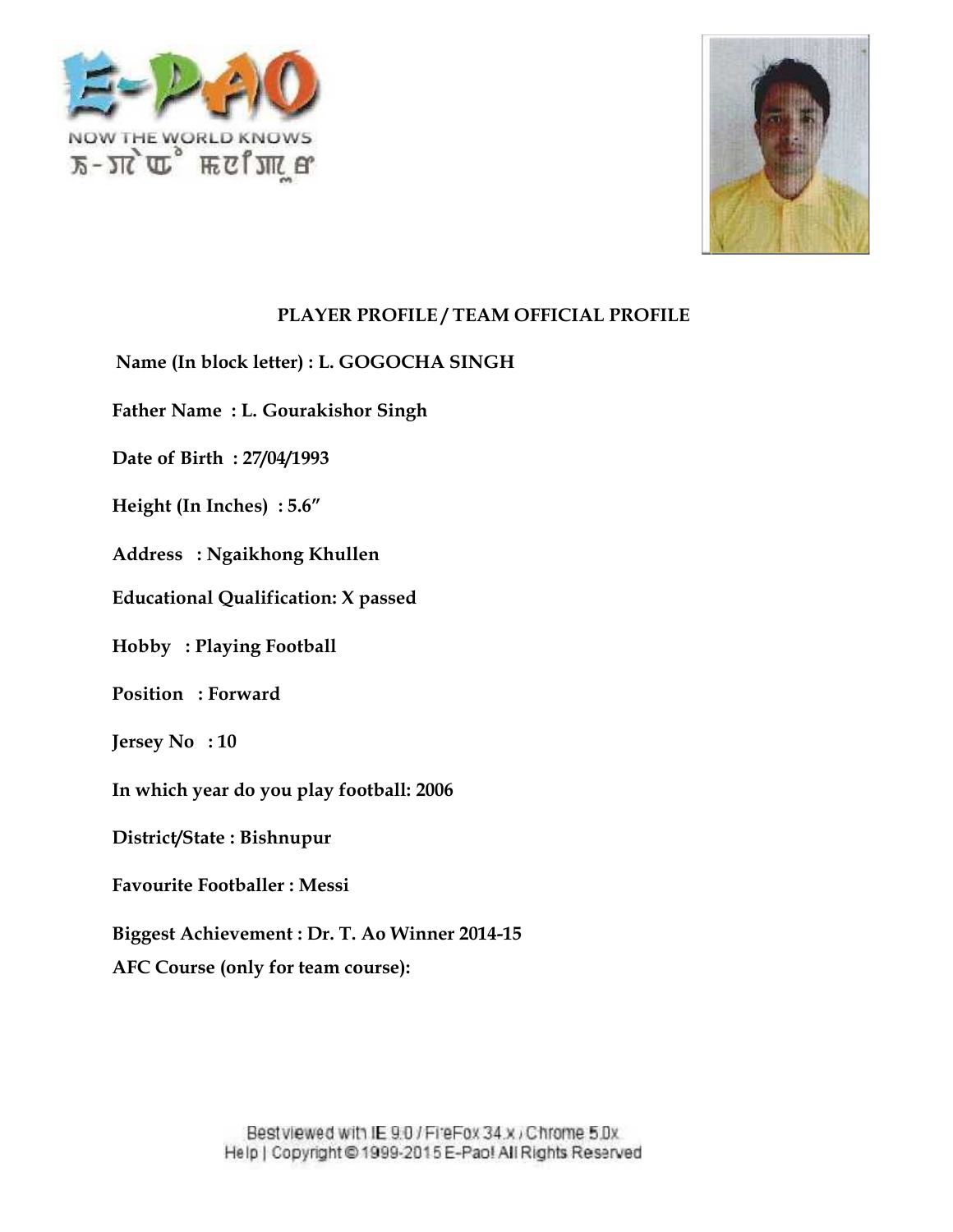



**Name (In block letter) : T. KHAMINTHANG**

**Father Name : T. Ginkhoson**

**Date of Birth : 10/12/1989**

**Height (In Inches) : 5.7"**

**Address : College Veng New Lamka, CCP** In block letter) : T. KHAMINTHANG<br>Vame : T. Ginkhoson<br>Birth : 10/12/1989<br>(In Inches) : 5.7″<br>s : College Veng New Lamka, CCP<br>onal Qualification: XII

**Educational Qualification: XII**

**Hobby : Playing Football**

**Position : Forward**

**Jersey No : 09**

**In which year do you play football: 2000**

**District/State : CCP**

**Favourite Footballer : Ronaldo**

**Biggest Achievement : Kolkata SAI Team Member - 2006** Playing Football<br>: Forward<br>: 09<br>year do you play football: 2000<br>tate : CCP<br>Footballer : Ronaldo<br>chievement : Kolkata SAI Team Member - 2006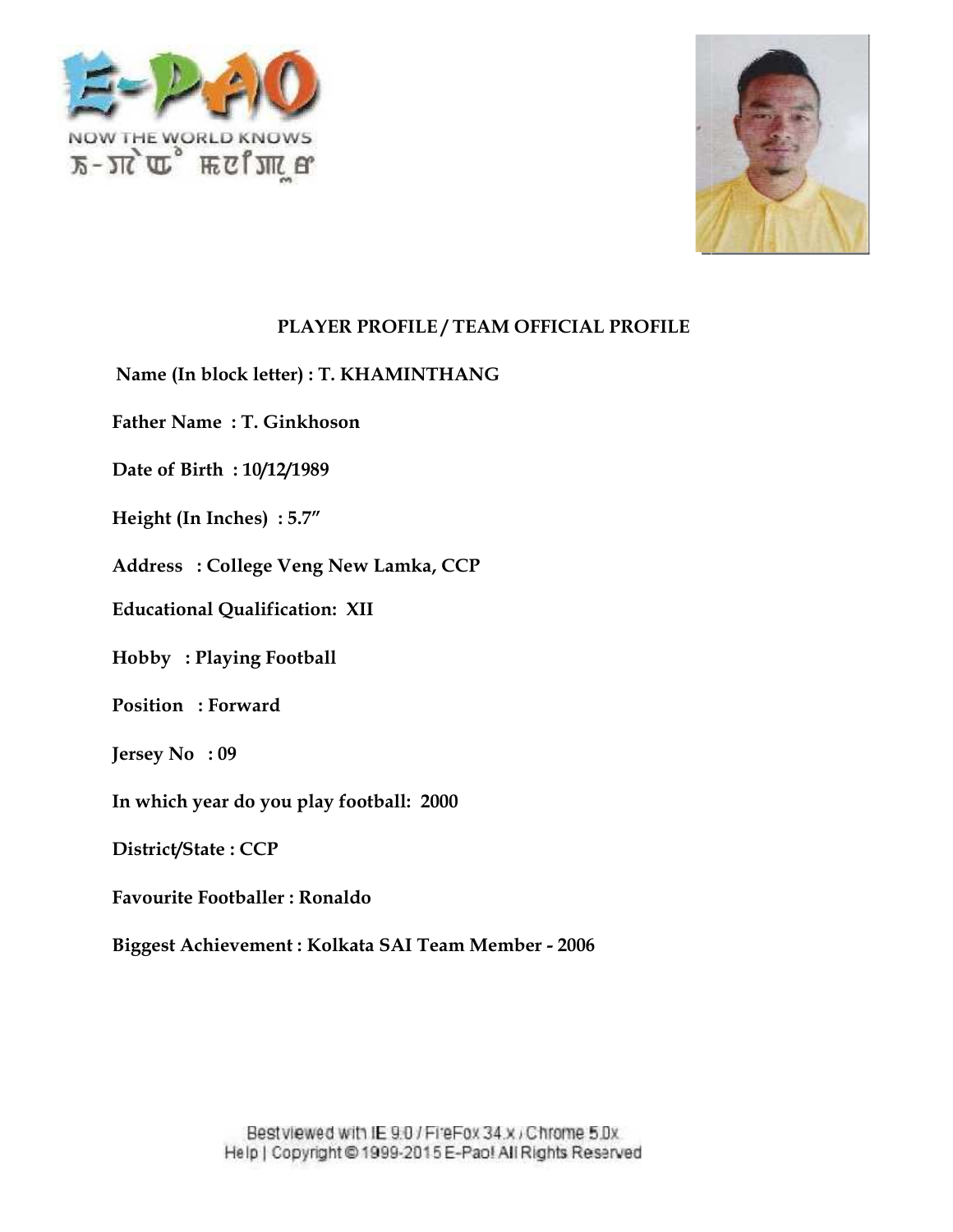



**Name (In block letter) : H JAMTIANLAL**

**Father Name : H. Khamsing** | block letter) : H<br>| me : H. Khamsir<br>|irth : 10/02/1990<br>| n Inches) : 5.5"<br>| Playing Football<br>| Playing Football<br>| Midfielder

**Date of Birth : 10/02/1990**

**Height (In Inches) : 5.5"**

**Address : New Lamka, Churchandpur** In block letter) : H JAMTIANLAL<br>Vame : H. Khamsing<br>Birth : 10/02/1990<br>(In Inches) : 5.5"<br>s : New Lamka, Churchandpur<br>onal Qualification: XII

**Educational Qualification: XII**

**Hobby : Playing Football**

**Position : Midfielder**

**Jersey No : 08**

**In which year do you play football: 2005**

**District/State : CCP**

**Favourite Footballer : Alonso**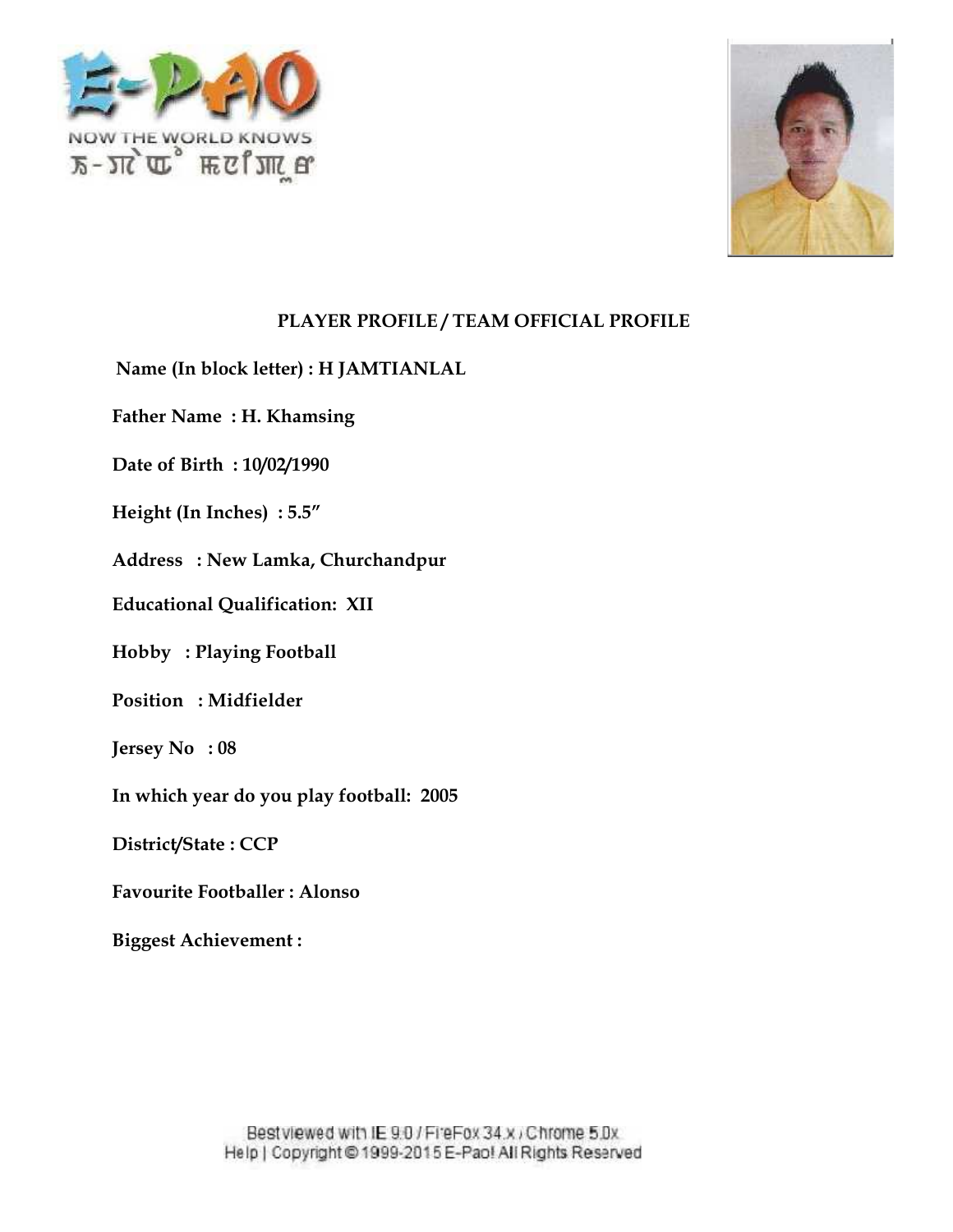



- **Name (In block letter) : ZAMTINKHUP VAIPHAI ZAMTINKHUP VAIPHAIZAMTINKHUP**
- **Father Name : Late. Jacob Vaiphai**
- **Date of Birth : 20/03/1996**
- $\textbf{Height (In Inches)}:5'6''$
- **Address : Kangvai, Churachandpur**
- **Educational Qualification: XII Qualification:**
- **Hobby : Playing Football**
- **Position : Defender**
- **Jersey No : 20**
- **In which year do you play football: 2006** : Defender<br>: 20<br>vear do you play football: 200<br>ate : Churachandpur<br>Footballer : Mezut Ozil
- **District/State : Churachandpur**
- **Favourite Footballer : Mezut Ozil**
- **Biggest Achievement :**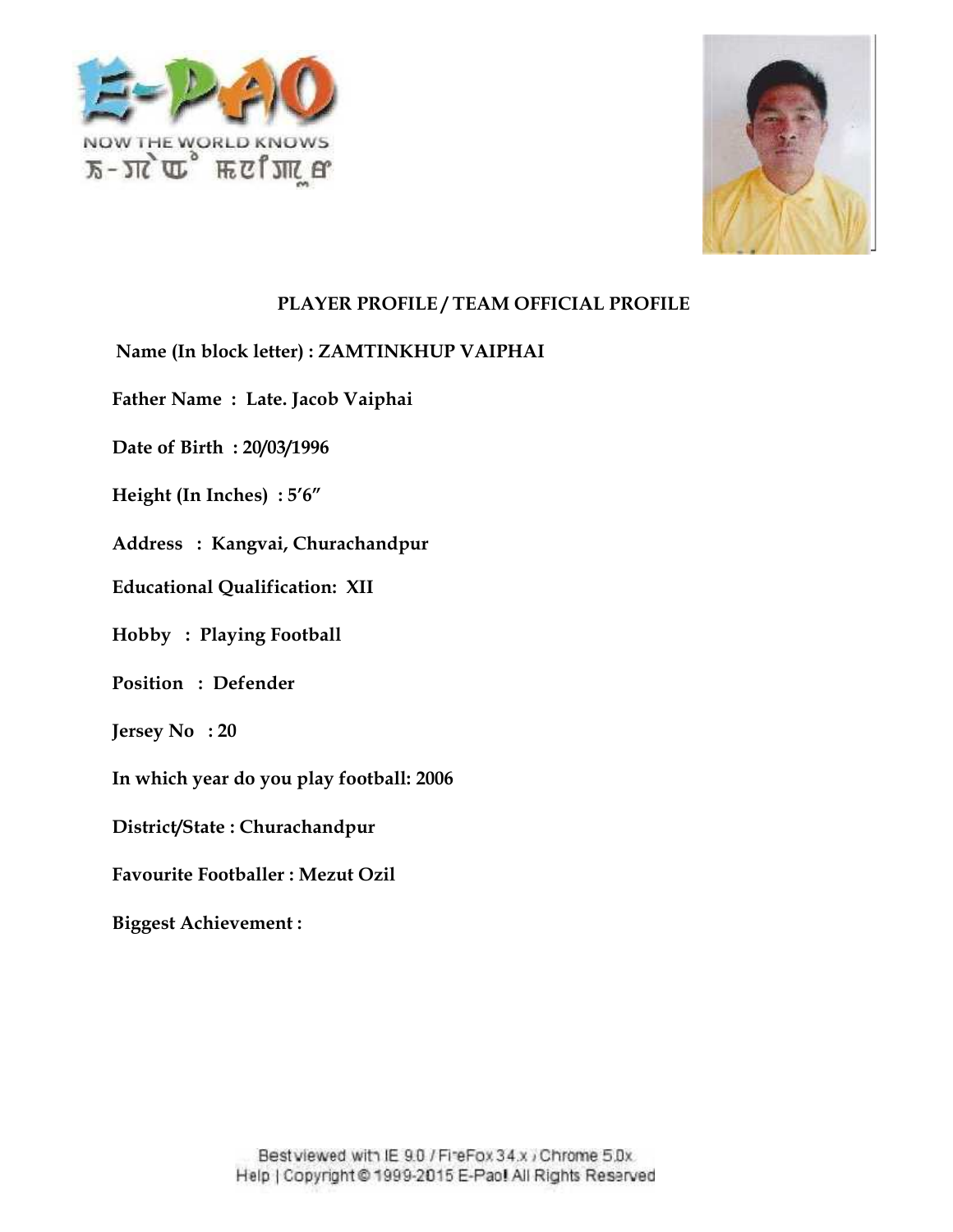



- **Name (In block letter) : Y. SACHIDANANDA SINGH<br>Father Name : Yumnam Rajen Singh<br>Date of Birth : 12/03/1996<br>Height (In Inches) : 5′6″**
- **Father Name : Yumnam Rajen Singh**
- **Date of Birth : 12/03/1996**
- **Height (In Inches) : 5'6"**
- Address : Langol Housing Complex, Imphal<br>Educational Qualification: Graduate
- **Educational Qualification: Graduate**
- **Hobby :**
- **Position : Defender**
- **Jersey No : 03**
- **In which year do you play football:**
- **District/State : Imphal West**
- **Favourite Footballer :**
- **Biggest Achievement : U-19 Imphal West Team Member. 2004** block letter) : Y. SACHIDANANDA SINGH<br>me : Yumnam Rajen Singh<br>rth : 12/03/1996<br>Inches) : 5'6"<br>: Langol Housing Complex, Imphal<br>al Qualification: Graduate<br>: Defender<br>: 03<br>vear do you play football:<br>ate : Imphal West<br>Footbal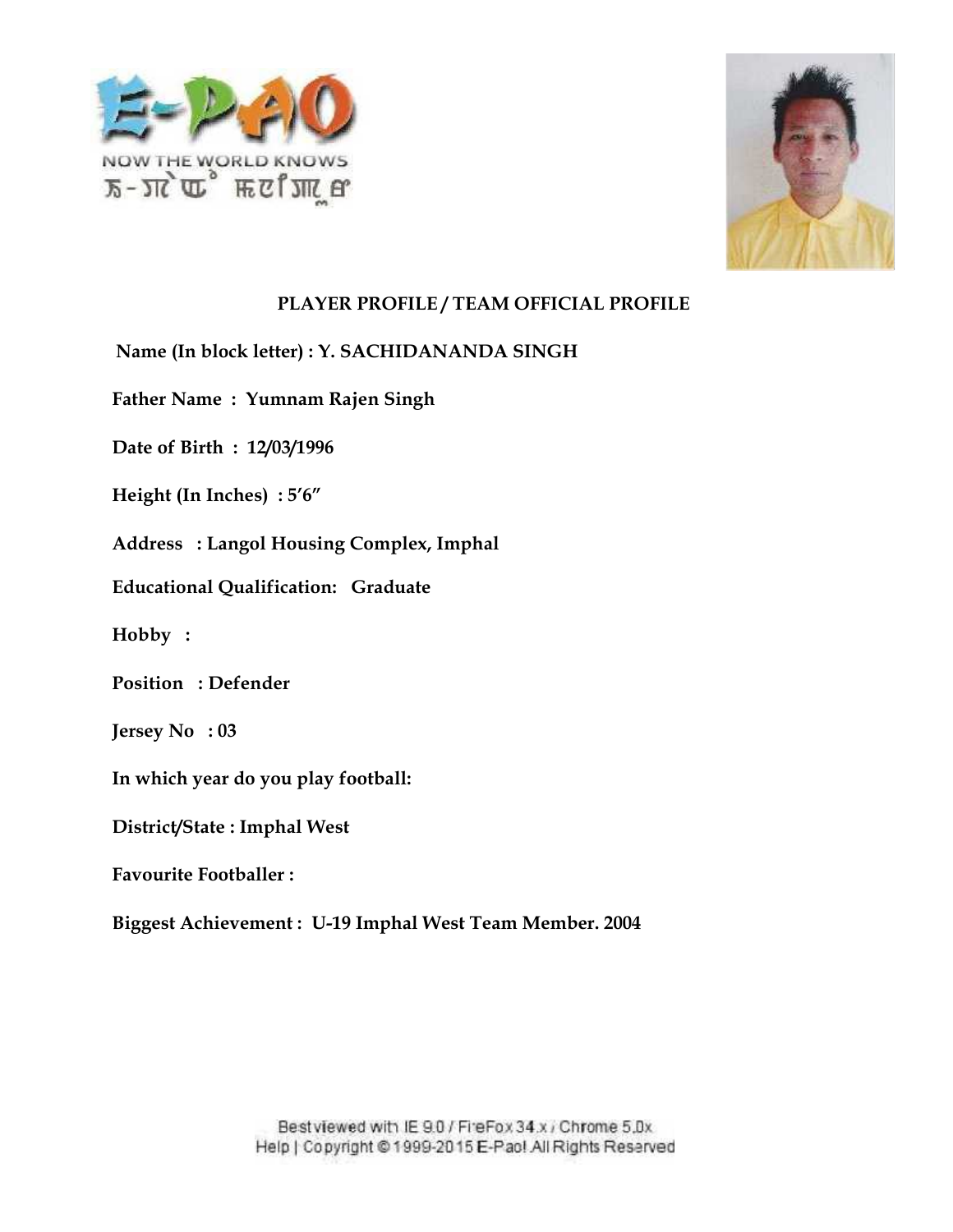



**Name (In block letter) : S. ROBEN SINGH**

**Father Name : S. Inaobi Singh** In block letter) : S. ROBE<br>Vame : S. Inaobi Singh<br>Birth : 02/02/1992<br>(In Inches) : 5'3"

**Date of Birth : 02/02/1992**

**Height (In Inches) : 5'3"**

**Address : Tentha Khongbal**

**Educational Qualification: X Passed Qualification:**

**Hobby : Playing Footbal<br>Position : Forward** 

**Position : Forward**

**Jersey No : 22**

**In which year do you play football: 2006**

**District/State : Thoubal**

**Favourite Footballer : Messi**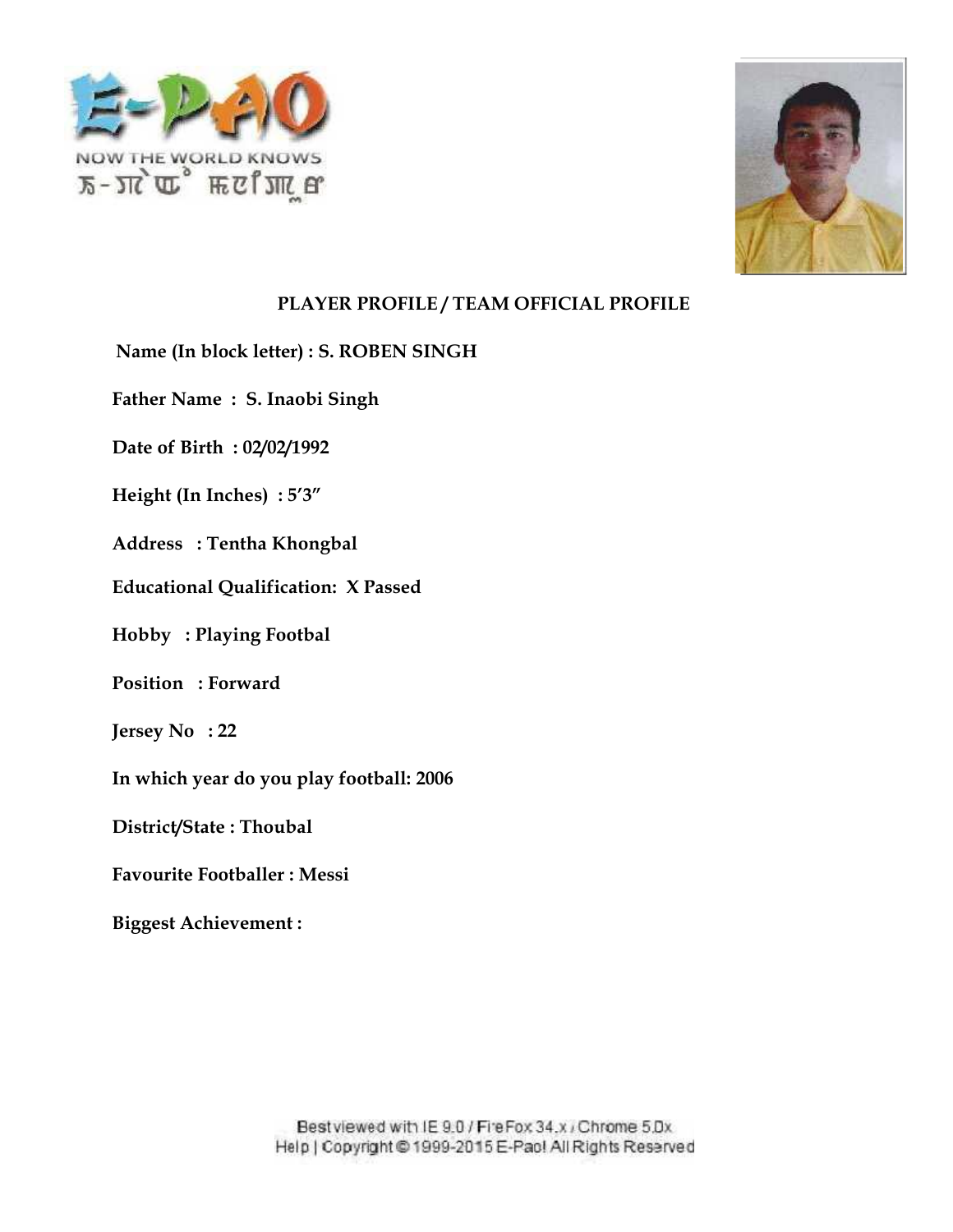



**Name (In block letter) : T. RAJU SINGH<br>Father Name : Late. T. Nimai Singh<br>Date of Birth : 02/09/1991<br>Height (In Inches) : 5'5″ Father Name : Late. T. Nimai Singh**

**Date of Birth : 02/09/1991**

**Height (In Inches) : 5'5"**

Address : Wangjing Wankhei, Thoubal<br>Educational Qualification: XI

**Educational Qualification: XI**

**Hobby : Playing Football**

**Position : Defender**

**Jersey No : 02**

**In which year do you play football: 1999**

**District/State : Thoubal**

**Favourite Footballer : Ramos**

**Biggest Achievement : U-17 Team Member (Manipur) Team Member Santosh Trophy – 2013, Dr. T.AO - 2013** Playing Football<br>
: Defender<br>
: 02<br>
year do you play football: 1999<br>
tate : Thoubal<br>
Footballer : Ramos<br>
chievement : U-17 Team Member (Manipur)<br>
Team Member Santosh Trophy - 2013. Dr. T.AO - 2013

> Best viewed with IE 9.0 / Fire Fox 34.x / Chrome 5.Dx Help | Copyright @ 1999-2015 E-Pao! All Rights Reserved